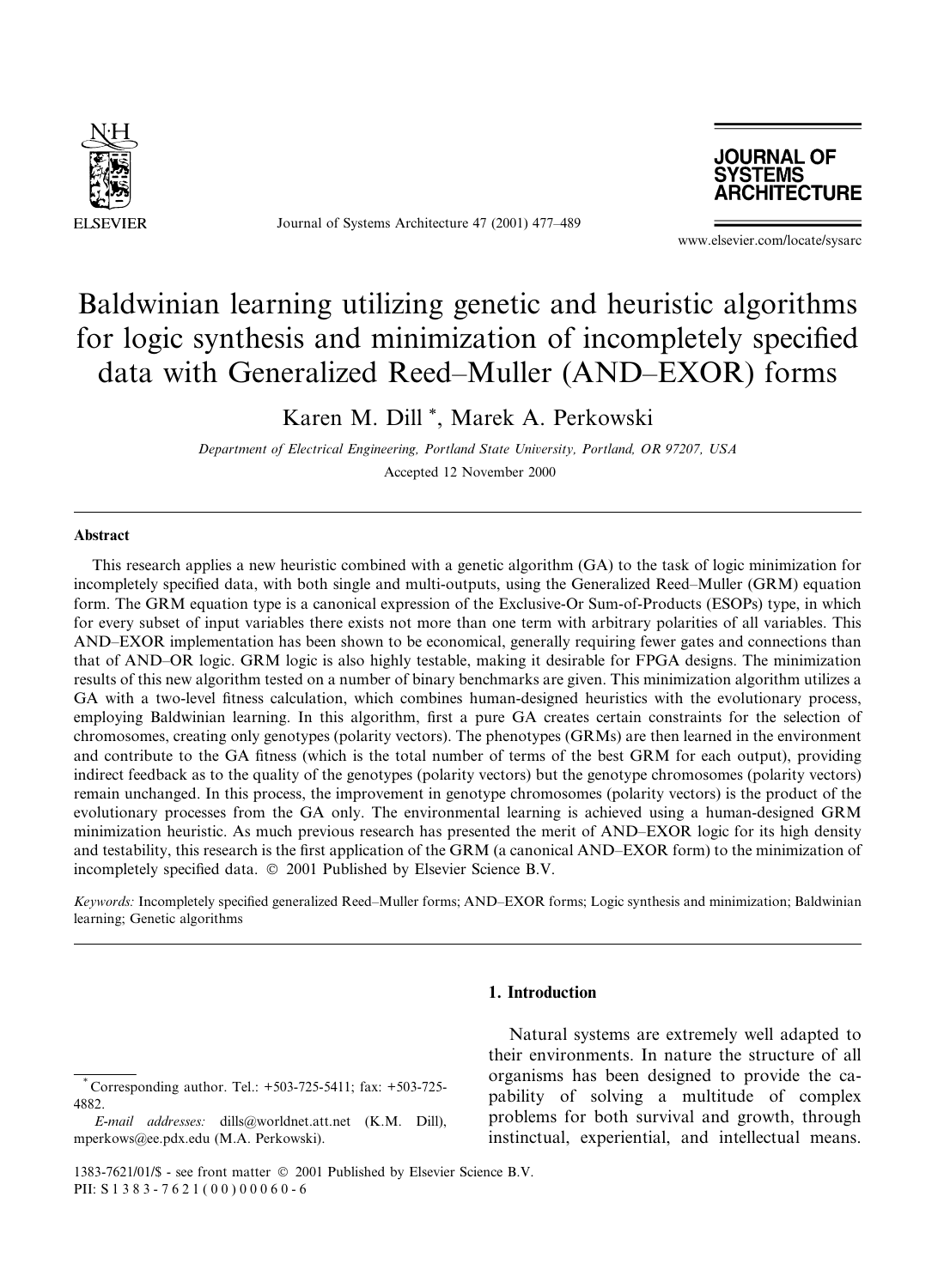Over the millennia, it is these capabilities that have proven an effective method of sustaining the existence and propagation of natural organisms. Even as environmental conditions change, it is the continuous adaptation of natural organisms adjusting to their environment, through evolutionary processes, which sustains life. As nature itself has proven its development of robust system design, the biologically inspired evolutionary process is here applied to the minimization of incompletely specified digital hardware circuits in the Generalized Reed-Muller (GRM) form.

Genetic Algorithm (GA) [15] techniques provide a means for applying the theory of evolution within an artificial system. The GA is a system that evolves problem parameters directly. Through a process of emergent intelligence, the GA formulates engineering solutions based on an accumulated knowledge of the problem and the merit of potential solutions. In recent years, the GA, as a machine learning technique, has been successfully applied to a wide range of engineering problems. However, with the realization of computer-designed algorithms, only limited research to date has applied these concepts to digital logic [11,13]. Our past experience has shown the GA application to logic minimization to have limitations of size, computation time, and solution optimality [7,8]. In comparison, several decades of research have contributed to the current human understanding and efficient implementation of systems for logic design and minimization.

Most of the current human-aided design tools utilize AND-OR design implementations for both logic synthesis and minimization, for simplicity, readily available minimization tools, and because of historical reasons in the development of digital systems. However, since AND and EXOR components exist in most ASIC libraries, they can be employed either in a CLB of an FPGA or in a full custom VLSI design. While not as widely utilized for integrated circuit design as the AND-OR Sum-of-Product (SOP) logic, the Exclusive-Or Sum-of-Product (ESOP) form (the most general, unrestricted AND-EXOR logic form) compares favorably [40]:

Functions realized by such circuits (ESOPs) can have fewer gates, fewer connections, and take up less area in VLSI and especially, FPGA realizations. They are also easily testable [14,28]. It was shown, both theoretically and experimentally [31,33–35,38] that ESOPs have on average smaller numbers of terms for both 'worst case' and 'average' Boolean functions. It was also shown that ESOPs and all their sub-families have their counterparts in logic with multi-valued inputs...

Additionally, recently two-level AND-EXOR realizations (ESOPs) have even been proposed for the combinational logic portions of finite state machines, as they have proven more testable and can yield less area than two-level AND-OR implementations [21]. Thus, it can be concluded that the AND-EXOR implementation is in many applications superior to the AND–OR logic, for both its testable and economical characteristics  $[21, 36, 37, 39]$ .

AND-EXOR logic already serves as a good alternative basis for FPGA designs, by achieving denser logic than AND-OR implementations. Because any function of a certain number of inputs can be realized in a logic block of an FPGA, for example, the costs of realizing a 5-input OR and a 5-input EXOR in Xilinx technology are the same. (Note that FPGAs may use logic look-up tables to realize AND-EXOR combinations in multi-level circuits, thus avoiding the architectural design restrictions imposed by other AND-OR-based logical devices [44]. However, this is at the expense of not employing the two-level, AND-EXOR physical hardware implementation, which realizes the high testability quality of this class.) AND-EXOR logic has also been used in full custom VLSI chip design of data path logic, arithmetic circuits, controllers with embedded counters and adders, and easily testable circuits. For several industrial applications, specialized AND-EXOR tools serve for such designs as preprocessors for standard factorization and decomposition in EDA tools from commercial companies.

It is interesting to note that binary AND-EXOR logic represents a special case of Galois Field logic [1,41], GF(k), where the radix  $k = 2$ .